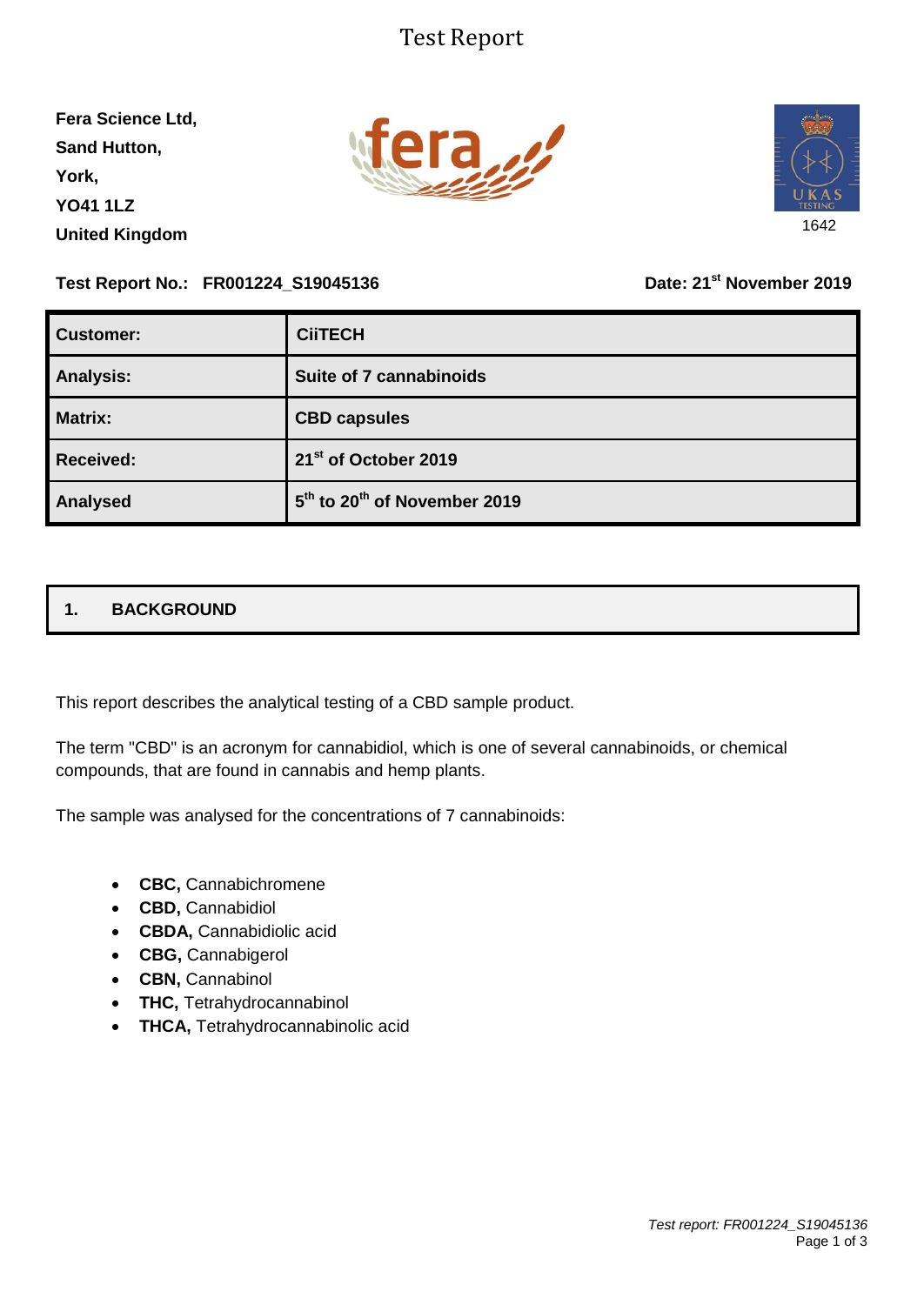## Test Report

### **2. SAMPLE DESCRIPTION**

The sample was received at the laboratory in satisfactory condition and stored at ambient temperature prior to analysis.

The sample was received in the manufacturers (Provacan) packaging with all seals intact. A unique identifying number was assigned to the sample using the Fera laboratory information

management system. The relevant sample details are shown in the table below.

| <b>Sample information</b> |                              |                                 |                          |                       |  |  |
|---------------------------|------------------------------|---------------------------------|--------------------------|-----------------------|--|--|
| Fera reference            | <b>Customer</b><br>reference | <b>Description</b>              | <b>Batch/LOT</b><br>code | <b>Best</b><br>before |  |  |
| S19-045136                | 106                          | Provacan CBD Capsules 720<br>mg | Cii-24-001               | 22/12/2020            |  |  |

# **3. SAMPLING AND ANALYSIS**

### **3.1 Cannabinoids**

**Cannabidiol (CBD)** - The sample was extracted into solvent and diluted before CBD was determined using LC-UV. Accuracy of the method was assessed by analysing in-house reference material with known concentrations of CBD alongside the sample.

**Cannabichromene (CBC), cannabidiolic acid (CBD-A), cannabigerol (CBG), cannabinol (CBN) tetrahydrocannabinol (THC) and tetrahydrocannabinolic acid (THC-A)** - The sample was extracted into solvent and diluted before the cannabinoids were determined using LC-MS/MS. Accuracy of the method was assessed by analysing over spiked blank material alongside the sample. This method does not fall under the scope of our ISO17025 accreditation.